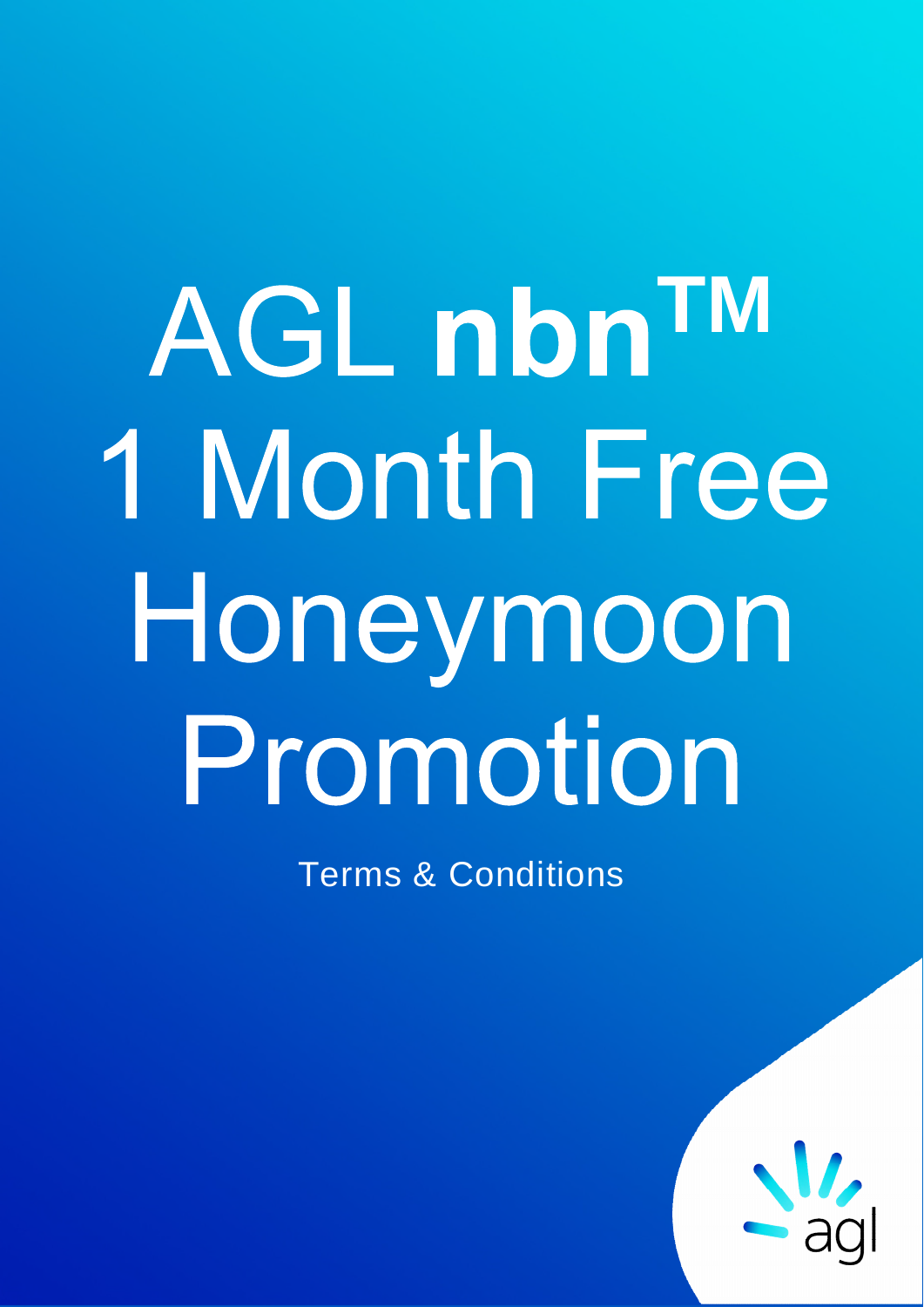## AGL **nbn** 1 Month Free Honeymoon Promotion – Terms & Conditions

| <b>Promotion Period</b>   | 03/05/2022 08:00AM AEST to 07/07/2022 08:00AM AEST, unless varied by AGL.                                                                                                                                                                                                                                                                                                                                                                                                                                                                                                                                                                                                                                                                                                                                                                                                                                                                                                                                                                                                                                                                                                                                                                                                        |
|---------------------------|----------------------------------------------------------------------------------------------------------------------------------------------------------------------------------------------------------------------------------------------------------------------------------------------------------------------------------------------------------------------------------------------------------------------------------------------------------------------------------------------------------------------------------------------------------------------------------------------------------------------------------------------------------------------------------------------------------------------------------------------------------------------------------------------------------------------------------------------------------------------------------------------------------------------------------------------------------------------------------------------------------------------------------------------------------------------------------------------------------------------------------------------------------------------------------------------------------------------------------------------------------------------------------|
| Eligible Plan             | AGL nbn Home Basic; AGL nbn Home Standard; AGL nbn Home Fast; AGL nbn Home<br>Superfast; AGL nbn Home Ultrafast; AGL nbn Home Basic (Fixed Wireless); and AGL<br>nbn Fixed Wireless Plus.                                                                                                                                                                                                                                                                                                                                                                                                                                                                                                                                                                                                                                                                                                                                                                                                                                                                                                                                                                                                                                                                                        |
| <b>Eligible Customers</b> | Available to:<br>New AGL nbn plan customers who are also taking up an AGL Energy<br>Residential service.<br>Existing AGL Energy Residential customers who are taking up a new AGL nbn<br>service.                                                                                                                                                                                                                                                                                                                                                                                                                                                                                                                                                                                                                                                                                                                                                                                                                                                                                                                                                                                                                                                                                |
| <b>Promotion Benefits</b> | Eligible Customers will not be charged the first month's fee for an Eligible Plan.                                                                                                                                                                                                                                                                                                                                                                                                                                                                                                                                                                                                                                                                                                                                                                                                                                                                                                                                                                                                                                                                                                                                                                                               |
| Promotion<br>Conditions   | Promotion cannot be applied to existing AGL nbn plan customers (including<br>$\bullet$<br>change of plans).<br>The promotion starts when your nbn service is connected.<br>٠<br>You need to have or take up an AGL Energy service, to be eligible for the<br>$\bullet$<br>promotion.<br>You can cancel your AGL nbn service at any time and there are no early<br>$\bullet$<br>termination fees associated with this promotion, you'll just need to pay any<br>outstanding charges. If you have chosen to buy an AGL modem under a Device<br>Payment Plan and you cancel your nbn plan within the Device Payment Plan<br>period, you'll need to pay out the rest of the modem fee (the monthly modem fee<br>for each remaining month) as a lump sum on your next bill.<br>All other inclusions and exclusions can be found in the Critical Information<br>٠<br>Summary.<br>The promotion cannot be redeemed outside of the Promotion Period.<br>٠<br>The promotion cannot be applied retrospectively to an existing or previous AGL<br>$\bullet$<br>nbn service.<br>The promotion cannot be transferred to another service, person, or party.<br>٠<br>The promotion cannot be redeemed for cash.<br>٠<br>The promotion cannot be used in conjunction with any other AGL nbn<br>٠ |